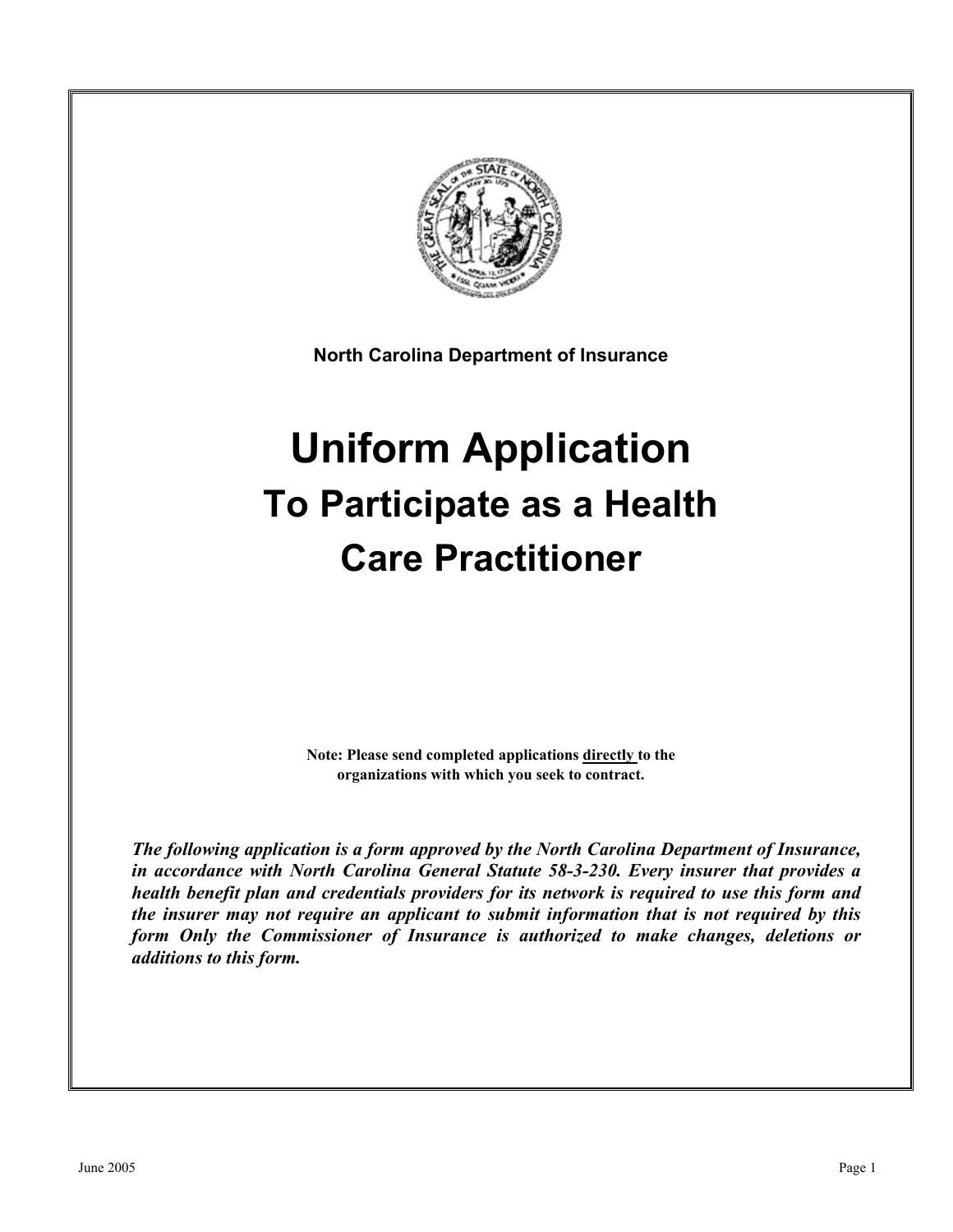# **A. DEMOGRAPHIC AND PERSONAL DATA:**

| <b>Name of Applicant:</b>                                |                |                                                             |                                                        |                                                                                                                  |                        |          |
|----------------------------------------------------------|----------------|-------------------------------------------------------------|--------------------------------------------------------|------------------------------------------------------------------------------------------------------------------|------------------------|----------|
|                                                          | (Last Name)    |                                                             | (First Name)                                           |                                                                                                                  | (Middle Name)          | (Maiden) |
| Date of Birth: xx/xx/xxxx                                |                |                                                             | <b>Place of Birth:</b>                                 |                                                                                                                  |                        |          |
| <b>Social Security Number: XXX-XX-XXXX</b>               |                |                                                             | Sex:                                                   | Male<br>$\perp$                                                                                                  | Female $\Box$          |          |
| <b>Type of Practice:</b>                                 |                | Primary Care: □                                             |                                                        | Specialist: $\square$                                                                                            |                        |          |
| (Primary Specialty)                                      |                |                                                             |                                                        | (Secondary Specialty)                                                                                            |                        |          |
| <b>Please Identify Areas of Clinical Expertise:</b>      |                |                                                             |                                                        |                                                                                                                  |                        |          |
|                                                          |                | What population(s) do you treat (e.g. geriatric, all ages): |                                                        |                                                                                                                  |                        |          |
|                                                          |                |                                                             |                                                        |                                                                                                                  |                        |          |
| <b>Name of Practice:</b>                                 |                |                                                             |                                                        |                                                                                                                  |                        |          |
|                                                          |                |                                                             |                                                        |                                                                                                                  |                        |          |
|                                                          |                |                                                             |                                                        | Primary Office Address (If you maintain more than one office, list each office, address, and hours of operation) |                        |          |
| <b>Practice Name:</b>                                    |                |                                                             |                                                        |                                                                                                                  |                        |          |
| <b>Address:</b>                                          |                |                                                             |                                                        |                                                                                                                  |                        |          |
| (Street)                                                 |                |                                                             | (City)                                                 |                                                                                                                  | (County)<br>(State)    | (Zip)    |
| Handicapped Accessible? YES                              |                | $NO \Box$                                                   |                                                        | Office Phone: xxx-xxx-xxxx/xxxx                                                                                  | Fax: XXX-XXX-XXXX/XXXX |          |
| <b>E-mail address:</b>                                   |                |                                                             |                                                        |                                                                                                                  |                        |          |
| <b>Accepting New Patients?</b>                           | YES            | $NO \Box$                                                   | <b>Restrictions:</b><br>(Please list or indicate none) |                                                                                                                  |                        |          |
| <b>Office Hours:</b>                                     |                |                                                             |                                                        |                                                                                                                  |                        |          |
|                                                          |                |                                                             |                                                        |                                                                                                                  |                        |          |
| Monday                                                   | <b>Tuesday</b> | Wednesday                                                   | Thursday                                               | Friday                                                                                                           | Saturday               | Sunday   |
| <b>Secondary Office Address</b>                          |                |                                                             |                                                        |                                                                                                                  |                        |          |
| <b>Practice Name:</b>                                    |                |                                                             |                                                        |                                                                                                                  |                        |          |
| <b>Address:</b>                                          |                |                                                             |                                                        |                                                                                                                  |                        |          |
| (Street)                                                 |                |                                                             | (City)                                                 |                                                                                                                  | (County)<br>(State)    | (Zip)    |
| Handicapped Accessible? YES □ NO □                       |                |                                                             |                                                        | Office Phone: xxx-xxx-xxxx/xxxx                                                                                  | Fax: XXX-XXX-XXXX/XXXX |          |
| <b>E-mail address:</b><br><b>Accepting New Patients?</b> |                | YES $\Box$<br>$NO$ $\Box$                                   | <b>Restrictions:</b>                                   |                                                                                                                  |                        |          |
| <b>Office Hours:</b><br>Monday                           | <b>Tuesday</b> | Wednesday                                                   | (Please list or indicate none)<br>Thursday             | Friday                                                                                                           |                        |          |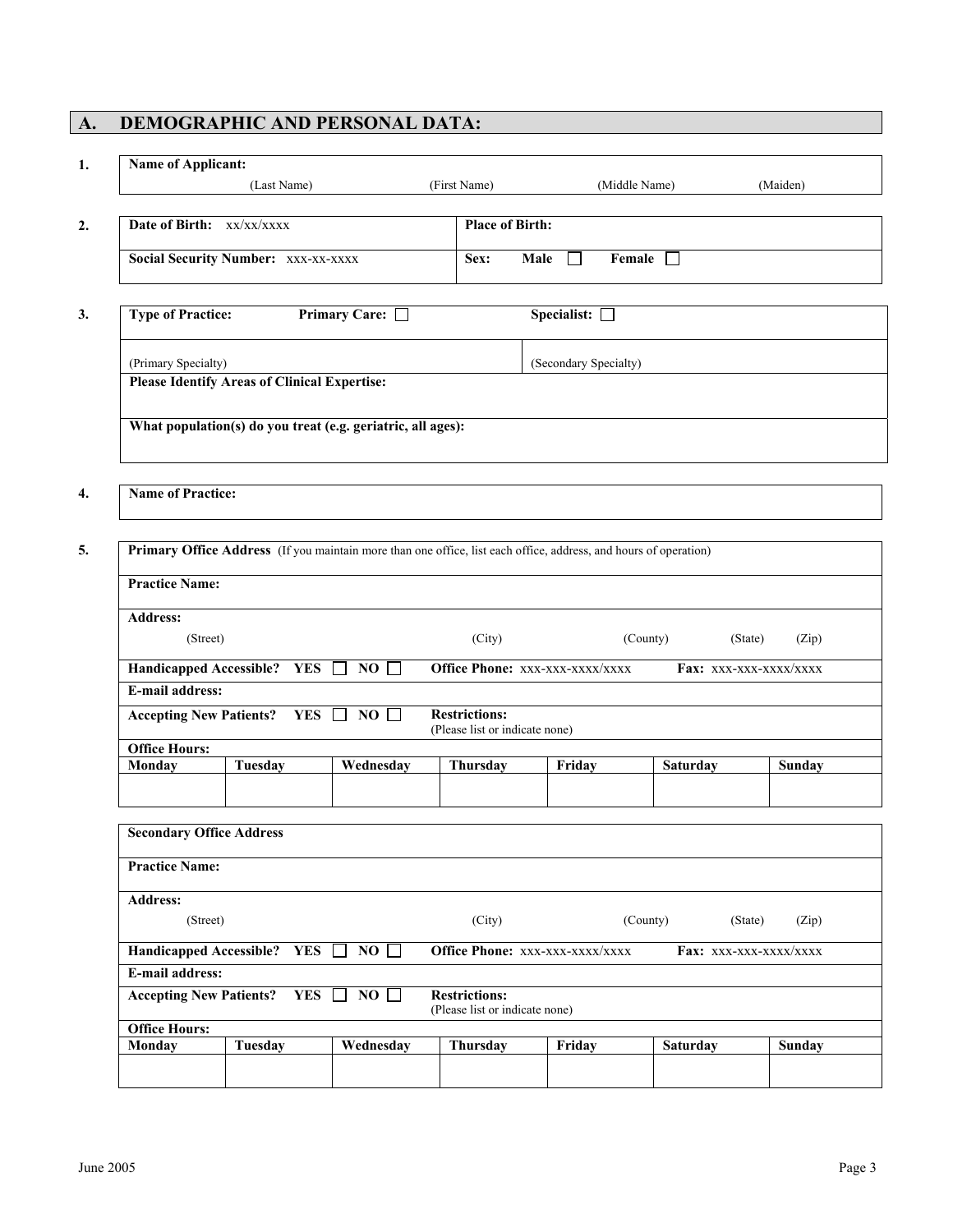# **A. DEMOGRAPHIC AND PERSONAL DATA (Continued)**

| Name:                          |                             |                                                                                                                 |                                                        |        |                                                                                                                          |                        |
|--------------------------------|-----------------------------|-----------------------------------------------------------------------------------------------------------------|--------------------------------------------------------|--------|--------------------------------------------------------------------------------------------------------------------------|------------------------|
| <b>Address:</b>                |                             |                                                                                                                 |                                                        |        |                                                                                                                          |                        |
| (Street)                       |                             |                                                                                                                 | (City)                                                 |        | (County)                                                                                                                 | (State)<br>(Zip)       |
|                                | Handicapped Accessible? YES | $NO$ $\Box$                                                                                                     | Office Phone: xxx-xxx-xxxx/xxxx                        |        |                                                                                                                          | Fax: XXX-XXX-XXXX/XXXX |
| <b>Accepting New Patients?</b> | YES                         | NO.<br>$\mathbf{I}$                                                                                             | <b>Restrictions:</b><br>(Please list or indicate none) |        |                                                                                                                          |                        |
| <b>Office Hours:</b>           |                             |                                                                                                                 |                                                        |        |                                                                                                                          |                        |
| Monday                         | Tuesday                     | Wednesday                                                                                                       | <b>Thursday</b>                                        | Friday | Saturday                                                                                                                 | Sunday                 |
|                                |                             | Name other provider(s) in your practice (if not enough space, please attach additional sheet):                  |                                                        |        |                                                                                                                          |                        |
| patients in your practice?     |                             | <b>YES</b><br>$NO \square$<br>$\mathbf{1}$                                                                      |                                                        |        | Do nurse practitioners, physician assistants, midwives, social workers, or other non-physician providers provide care to |                        |
|                                |                             | (If yes, please attach proof of professional liability insurance and proof of employment for those individuals) |                                                        |        |                                                                                                                          |                        |
| Name:                          |                             |                                                                                                                 | Name:                                                  |        | Name and address of provider(s) who share call with you (if not enough space, please attach additional sheet):           |                        |

| 10.<br>$\sim$ $\sim$ | ontact<br>.<br>_ _ _ _ _ _ _ |        | ^^^^    |
|----------------------|------------------------------|--------|---------|
|                      | Name                         | ritle) | :lenhor |

#### **11. IRS requires reimbursement be made payable to name of practice affiliated with Federal Tax ID Number:**

| Name (if different from practice name):                           |                                  |  |
|-------------------------------------------------------------------|----------------------------------|--|
| Billing Address (if different from practice address):             |                                  |  |
|                                                                   |                                  |  |
|                                                                   |                                  |  |
|                                                                   |                                  |  |
|                                                                   |                                  |  |
|                                                                   |                                  |  |
|                                                                   | <b>Medicare/Medicaid Number:</b> |  |
|                                                                   |                                  |  |
|                                                                   |                                  |  |
| <b>UPIN Number:</b><br><b>National Provider Identifier (NPI):</b> |                                  |  |
| <b>DEA Number:</b>                                                | <b>Exp. Date:</b>                |  |

**13.**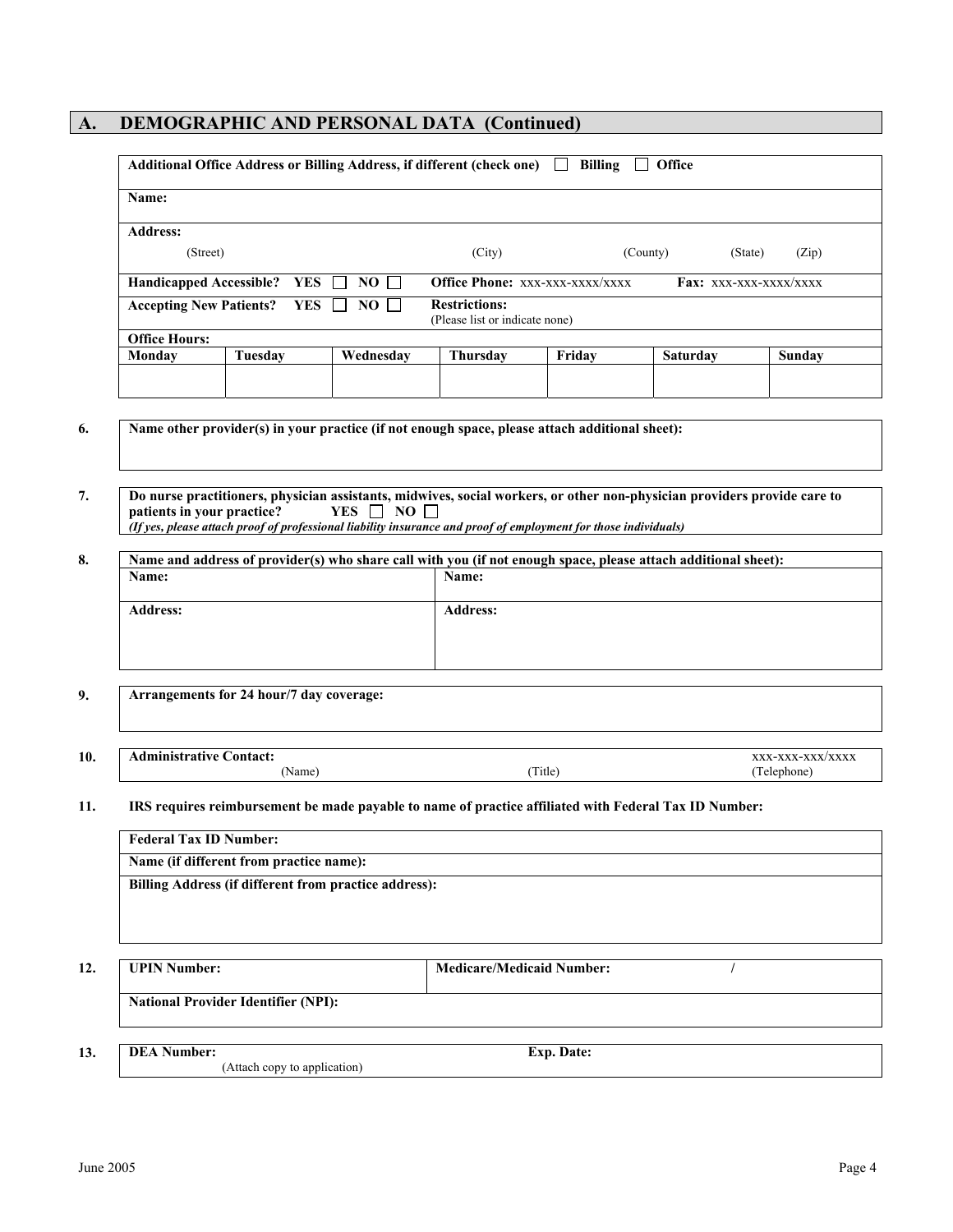# **A. DEMOGRAPHIC AND PERSONAL DATA (Continued)**

#### **COMPLETE ONLY IF LICENSED IN SOUTH CAROLINA**

SC Controlled Drug Substance Certificate:

(Attach a copy to application)

Expiration Date:

#### **14. Provide the following information for each state in which you are currently or were previously licensed to**  Practice (If not enough space please attach additional sheet)

| <b>STATE</b> | <b>DATE OF LICENSE</b> | <b>LICENSE NUMBER</b> | <b>STATUS</b><br>Active, Inactive, Suspended | <b>EXPIRATION</b><br>DATE |
|--------------|------------------------|-----------------------|----------------------------------------------|---------------------------|
|              | XX/XX/XXXX             |                       |                                              | XX/XX/XXXX                |
|              | XX/XX/XXXX             |                       |                                              | XX/XX/XXXX                |
|              | XX/XX/XXXX             |                       |                                              | XX/XX/XXXX                |
|              | XX/XX/XXXX             |                       |                                              | XX/XX/XXXX                |

#### **PLEASE ATTACH A COPY OF EACH STATE LICENSE CERTIFICATE**

|                |                                                              | If you are certified by a specialty board, indicate name of board and date of certificate.                              |                       |
|----------------|--------------------------------------------------------------|-------------------------------------------------------------------------------------------------------------------------|-----------------------|
|                |                                                              | Date Certified: $xx/xx/xxxx$                                                                                            | Exp. Date: xx/xx/xxxx |
|                | (Primary Specialty Board)                                    |                                                                                                                         |                       |
|                |                                                              | Date Certified: $xx/xxxxx$                                                                                              | Exp. Date: xx/xx/xxxx |
|                | (Secondary Specialty Board)                                  |                                                                                                                         |                       |
|                |                                                              |                                                                                                                         |                       |
| $b_{\cdot}$    | Are you listed in the American Board of Medical specialists? | YES I<br>$NO$ $\Box$                                                                                                    |                       |
|                |                                                              |                                                                                                                         |                       |
| $\mathbf{c}$ . |                                                              | If you have applied to a specialty board for examination, give the name of board and the date of scheduled examination. |                       |
|                |                                                              |                                                                                                                         |                       |
|                |                                                              |                                                                                                                         | Date: $xx/xx/xxxx$    |
|                |                                                              |                                                                                                                         |                       |
|                |                                                              |                                                                                                                         |                       |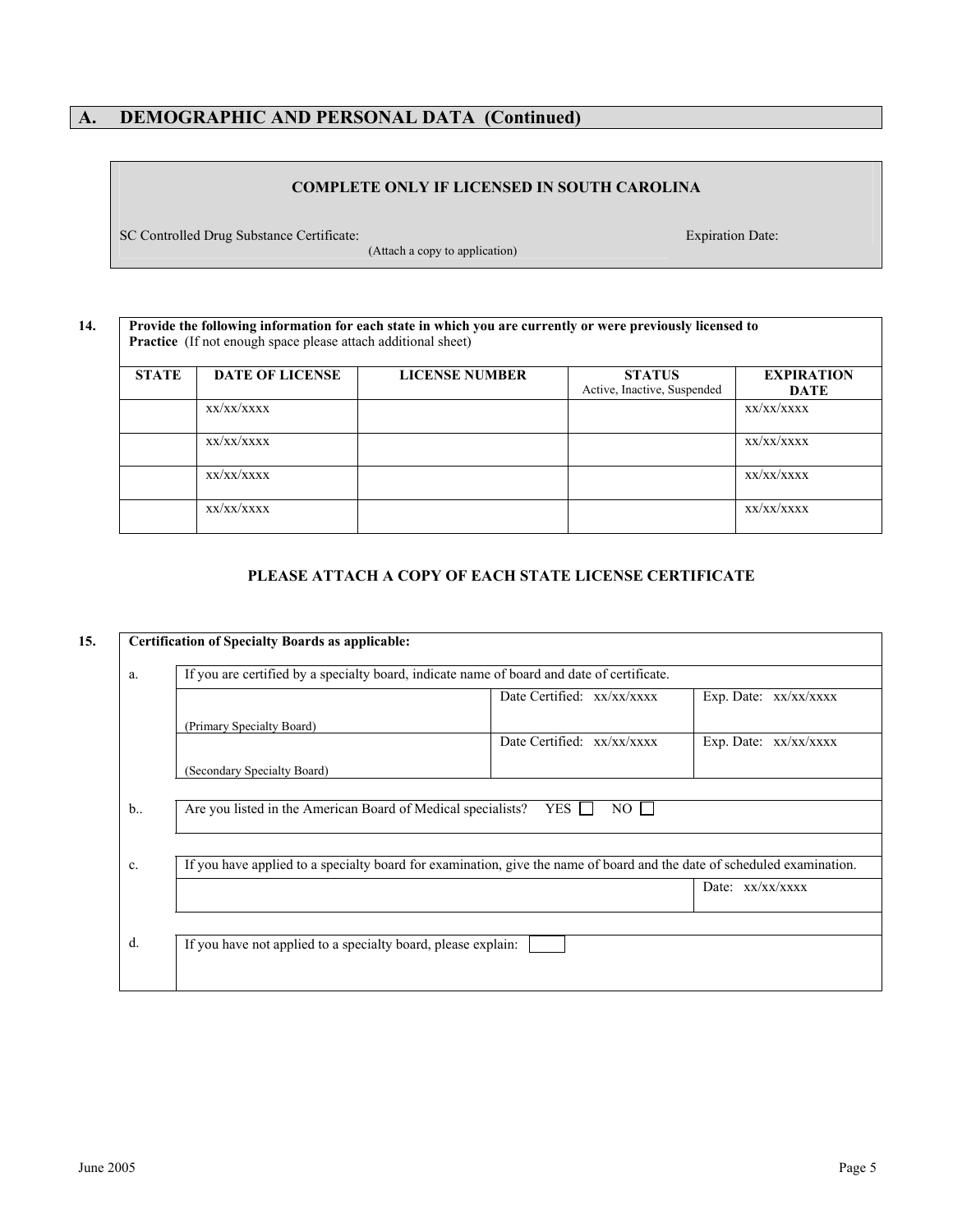# **A. DEMOGRAPHIC AND PERSONAL DATA (Continued)**

| List the dates of all current professional memberships in societies, including state and county societies: |             |                 |
|------------------------------------------------------------------------------------------------------------|-------------|-----------------|
|                                                                                                            | <b>FROM</b> | TO <sub>1</sub> |
|                                                                                                            |             |                 |
|                                                                                                            |             |                 |
|                                                                                                            |             |                 |
|                                                                                                            |             |                 |
|                                                                                                            |             |                 |

# **17. List all hospitals where you currently have privileges and indicate the type and status of those privileges:**

(Type: active, admitting, associate, consulting, courtesy. Status: pending, provisional, suspended, temporary, visiting)

| <b>Hospital</b>              | <b>Privilege and Status of Privilege</b> | <b>Estimated % of Admission</b> |
|------------------------------|------------------------------------------|---------------------------------|
| (primary admitting facility) |                                          |                                 |
|                              |                                          |                                 |
|                              |                                          |                                 |
|                              |                                          |                                 |

| Name:           | Name:           |
|-----------------|-----------------|
| <b>Address:</b> | <b>Address:</b> |
|                 |                 |
|                 |                 |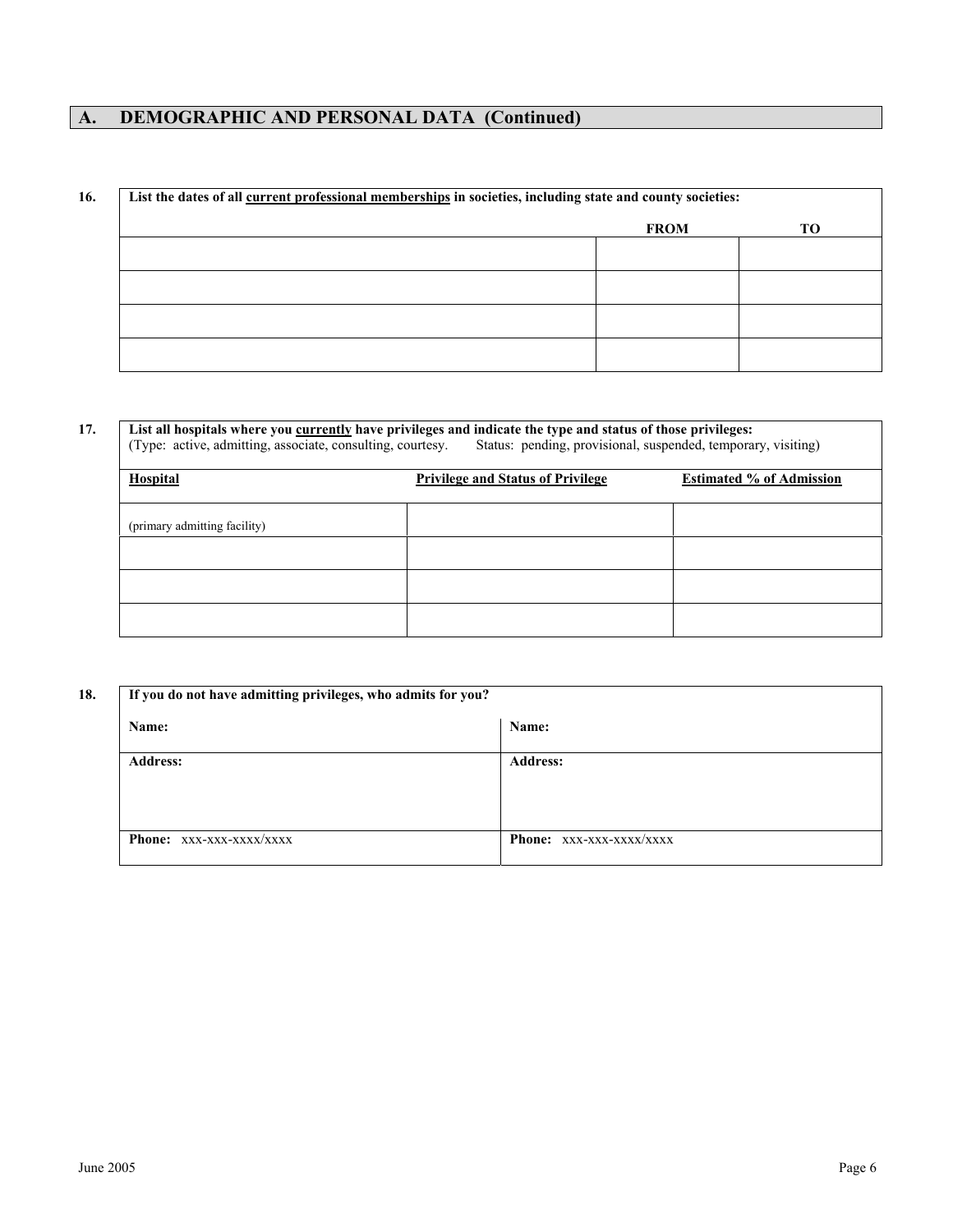# **B. EDUCATION AND PRACTICE HISTORY**

#### **1. Medical, Dental, or other Professional School Attended:**

| Institution: |        |                    |                  |
|--------------|--------|--------------------|------------------|
| Address:     |        |                    |                  |
| (Street)     | (City) |                    | (Zip)<br>(State) |
| Degree:      |        | From: $xx/xx/xxxx$ | To: xx/xx/xxxx   |

**Please attach Educational Commission of Foreign Medical Graduate Certificate – (ECFMG), if applicable.** 

**2. Internship** Institution: Address**:**  (Street) (Street) (Street) (State) (State) (State) (State) (State) (State) (State) (State) (State) (State) (State) (State) (State) (State) (State) (State) (State) (State) (State) (State) (State) (State) (State) (State) (St Specialty: From:  $xx/xx/xxxx$  To:  $xx/xx/xxxx$ 

| Institution: |        |                  |
|--------------|--------|------------------|
| Address:     |        |                  |
| (Street)     | (City) | (Zip)<br>(State) |

| Institution: |        |         |       |
|--------------|--------|---------|-------|
| Address:     |        |         |       |
| (Street)     | (City) | (State) | (Zip) |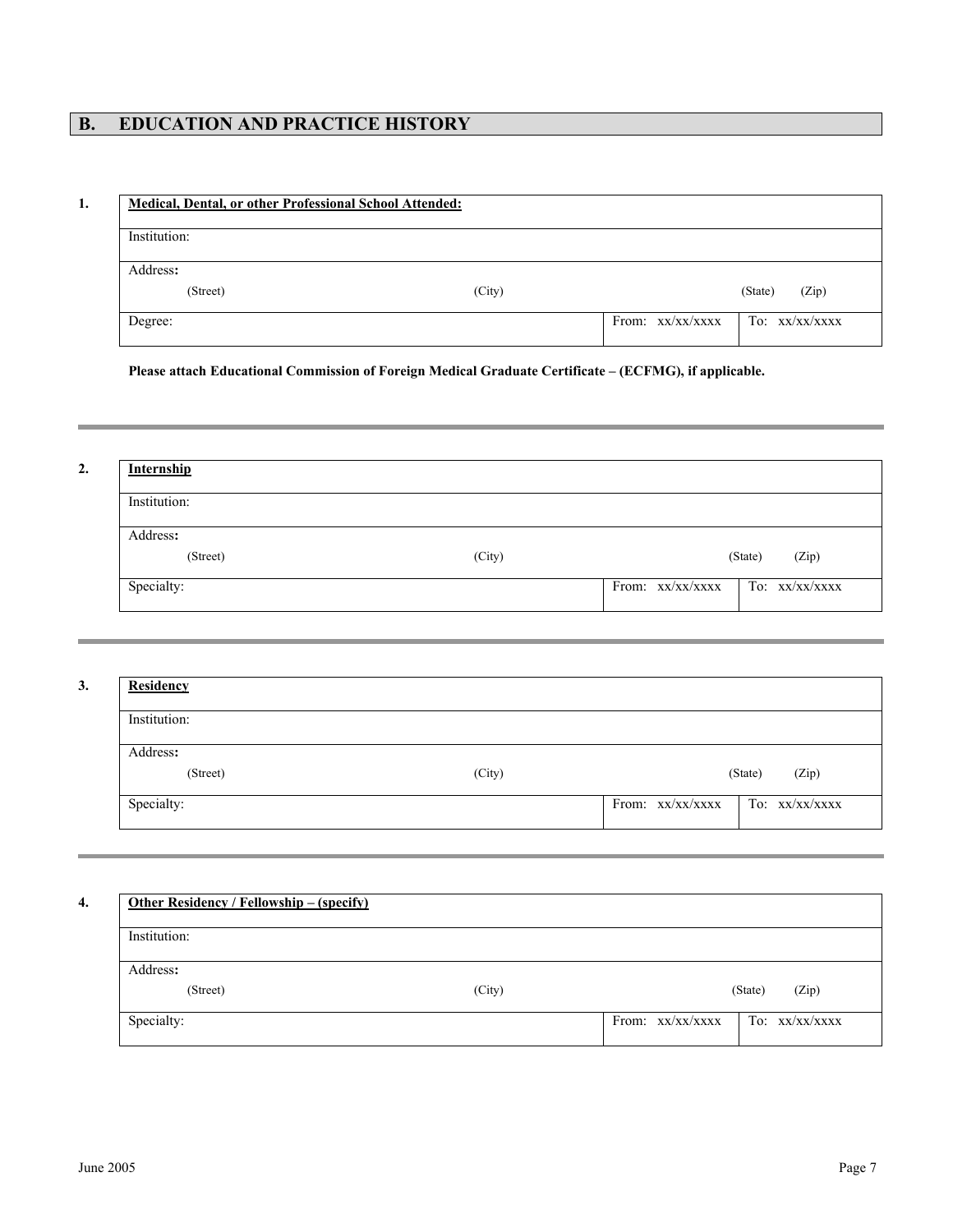#### **B. EDUCATION AND PRACTICE HISTORY (Continued)**

#### **5. List work history since beginning of medical, dental, or other professional school; please be specific.**  (If not enough space, please attach additional sheet)

|                     | <b>FROM</b> | TО      |
|---------------------|-------------|---------|
| (Current Practice)  | mm/yyyy     | mm/yyyy |
| (Previous Practice) | mm/yyyy     | mm/yyyy |
| (Previous Practice) | mm/yyyy     | mm/yyyy |
| (Previous Practice) | mm/yyyy     | mm/yyyy |
| (Previous Practice) | mm/yyyy     | mm/yyyy |

**6. List other training and/or education (including CME) within the last three years, if applicable.**

**7. Have you involuntarily or voluntarily withdrawn or been suspended from any internship, residency or fellowship training program? Please explain:** 

**8. Please explain any incident(s) in which you have involuntarily or voluntarily withdrawn your application for appointment, clinical privileges or reappointment before a decision was made by a hospital or healthcare facility's governing board.**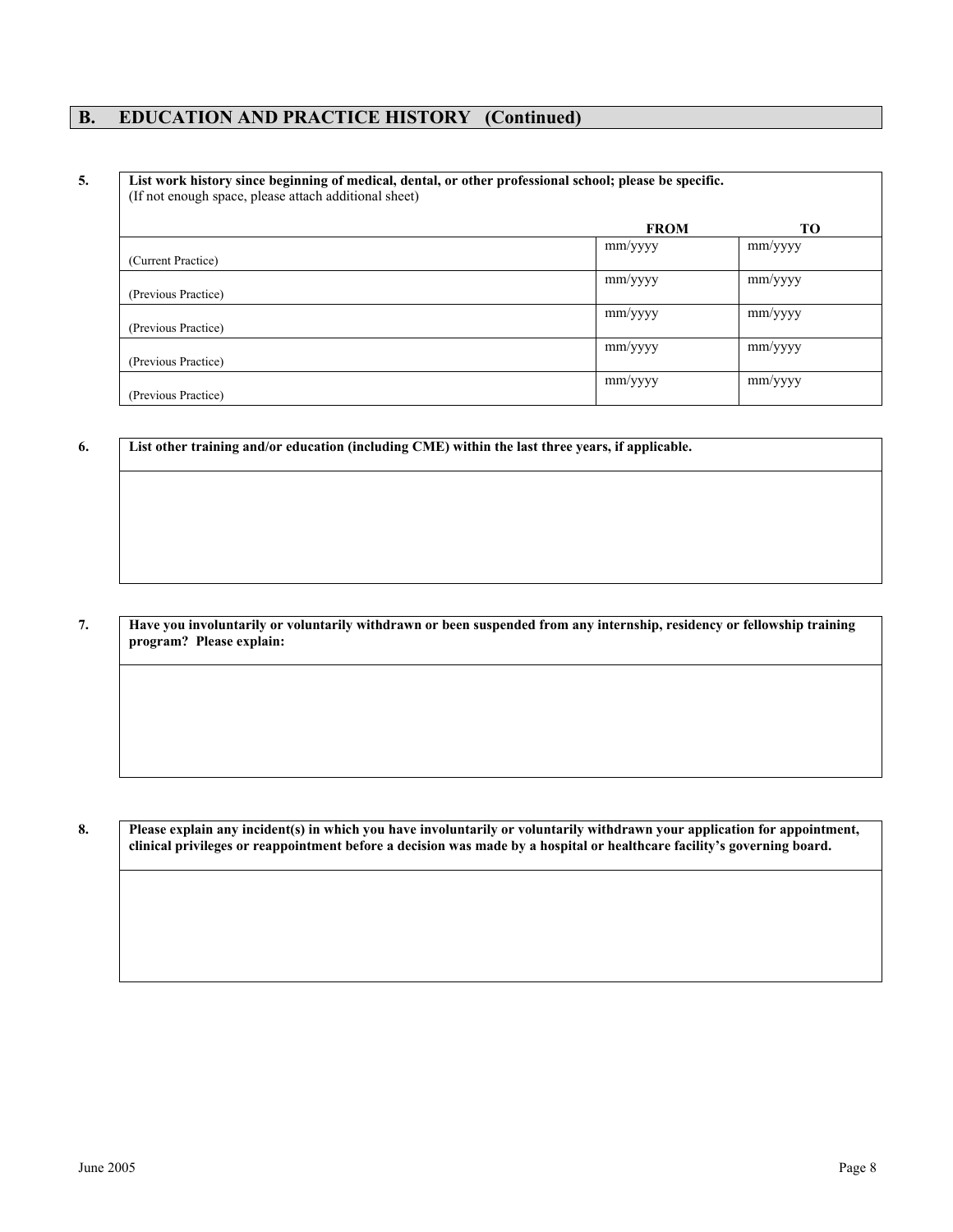# **C. PROFESSIONAL INFORMATION**

#### **Please check yes or no for the following questions. Please complete the attached Supplemental Form for any questions to**  which you answer "yes". Also please sign and date this application. If this application does not have the provider's signature, it **cannot be accepted.**

| $\overline{1}$ . | Has your license to practice in any jurisdiction ever been limited, restricted, reduced, suspended,<br>voluntarily surrendered, revoked, denied or not renewed; have you ever been reprimanded by a state<br>licensing agency; or are any of these actions pending with respect to your license; are you under<br>investigation by any licensing or regulatory agency? (If yes, please complete Supplemental Question<br>No. 1.) | $\overline{Y}$ $\Box$ | N            |
|------------------|----------------------------------------------------------------------------------------------------------------------------------------------------------------------------------------------------------------------------------------------------------------------------------------------------------------------------------------------------------------------------------------------------------------------------------|-----------------------|--------------|
| 2.               | Has your professional employment or membership in a professional organization ever been subject<br>to disciplinary proceedings, denied, limited, restricted, reduced, suspended, revoked, not renewed,<br>or voluntarily relinquished during or under threat of termination for any reason? (If yes, please<br>complete Supplemental Question No.2.)                                                                             | $Y \Box$              | N            |
| 3.               | Has your Drug Enforcement Agency registration or other controlled substance authorization ever<br>been limited, restricted, reduced, suspended, revoked, denied, not renewed, or have you voluntarily<br>surrendered or limited your registration during or under the threat of an investigation or are any<br>such actions pending? (If yes, please complete Supplemental Question No.3.)                                       | $\overline{Y}$        | N            |
| 4.               | Have you ever been sanctioned or suspended by Medicare or Medicaid? (If yes, please complete<br>Supplemental Question No.4.)                                                                                                                                                                                                                                                                                                     | $Y \Box$              | $N \Box$     |
| 5.               | To your knowledge, have you ever been reported to the National Practitioner Data Bank or the<br>North/South<br>Carolina Board of Medical Examiners? (If yes, please complete Supplemental Question No.5.)                                                                                                                                                                                                                        | $Y \sqsubset$         | $\mathbf{N}$ |
| 6.               | Have you ever been convicted of a felony or misdemeanor, or are you under investigation with<br>respect to such conduct? (If yes, please complete Supplemental Question No.6.)                                                                                                                                                                                                                                                   | $\overline{Y}$ $\Box$ | $N \Box$     |
| 7.               | Has a professional liability claim been assessed against you in the past five years, or are there any<br>professional liability cases pending against you? (If yes, please complete Supplemental Question<br>No. 7.)                                                                                                                                                                                                             | $Y \Box$              | $N$ $\Box$   |
| 8.               | Has any liability insurance carrier canceled, refused coverage, or rated up because of unusual risk or<br>have any procedures been excluded from your coverage? (If yes, please complete Supplemental<br>Question No. 8.)                                                                                                                                                                                                        | $\overline{Y}$ $\Box$ | $N$ $\Box$   |
| 9.               | Have you ever practiced without liability coverage? (If yes, please complete Supplemental Question<br>No. 9.)                                                                                                                                                                                                                                                                                                                    | $Y \Box$              | $N$ $\Box$   |
| 10.              | Do you currently have any medical, chemical dependency or psychiatric conditions that might<br>adversely affect your ability to practice medicine or surgery or to perform the essential functions of<br>your position? (If yes, please complete Supplemental Question No.10.)                                                                                                                                                   | $Y \Box$              | $N$ $\vert$  |
| 11.              | Have your Hospital and/or Clinic privileges ever been limited, restricted, reduced, suspended,<br>revoked, denied, not renewed, or have you voluntarily surrendered or limited your privileges during<br>or under the threat of an investigation or are any such actions pending? (If yes, please complete<br>Supplemental Question No. 11).                                                                                     | $Y \Box$              | $N$ $\Box$   |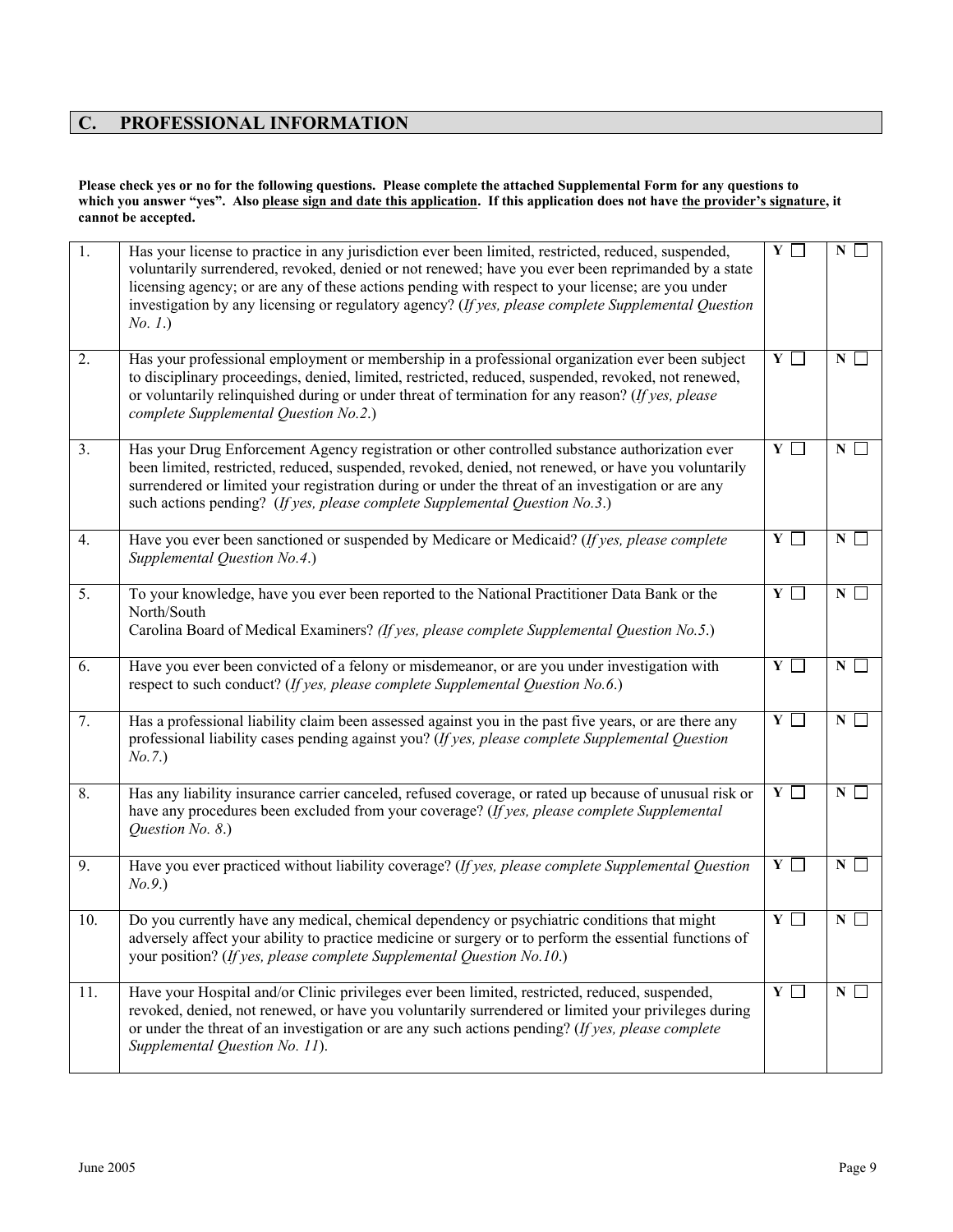| - -<br>D.,<br><i></i><br>---<br>. | $-1$<br>∽<br>$\sim$ |
|-----------------------------------|---------------------|
|                                   | . .                 |

#### *1. License Limited, Reprimanded, etc.*

| List State(s) where action took place:   |                 |                  |  |
|------------------------------------------|-----------------|------------------|--|
| Date(s) License revoked, suspended, etc. | From xx/xx/xxxx | xx/xx/xxxx<br>To |  |
| Please explain:                          |                 |                  |  |
|                                          |                 |                  |  |
|                                          |                 |                  |  |
|                                          |                 |                  |  |
|                                          |                 |                  |  |
|                                          |                 |                  |  |

# *2. Employment/Membership Suspended, Limited, etc.*

| List State(s) where action took place: |  |
|----------------------------------------|--|
| List Professional Organization:        |  |
| Please explain:                        |  |
|                                        |  |
|                                        |  |
|                                        |  |
|                                        |  |
|                                        |  |

# *3. Drug Enforcement Agency (DEA) Explanation.*

| List State(s) where action took place: |  |
|----------------------------------------|--|
| Please explain:                        |  |
|                                        |  |
|                                        |  |
|                                        |  |
|                                        |  |
|                                        |  |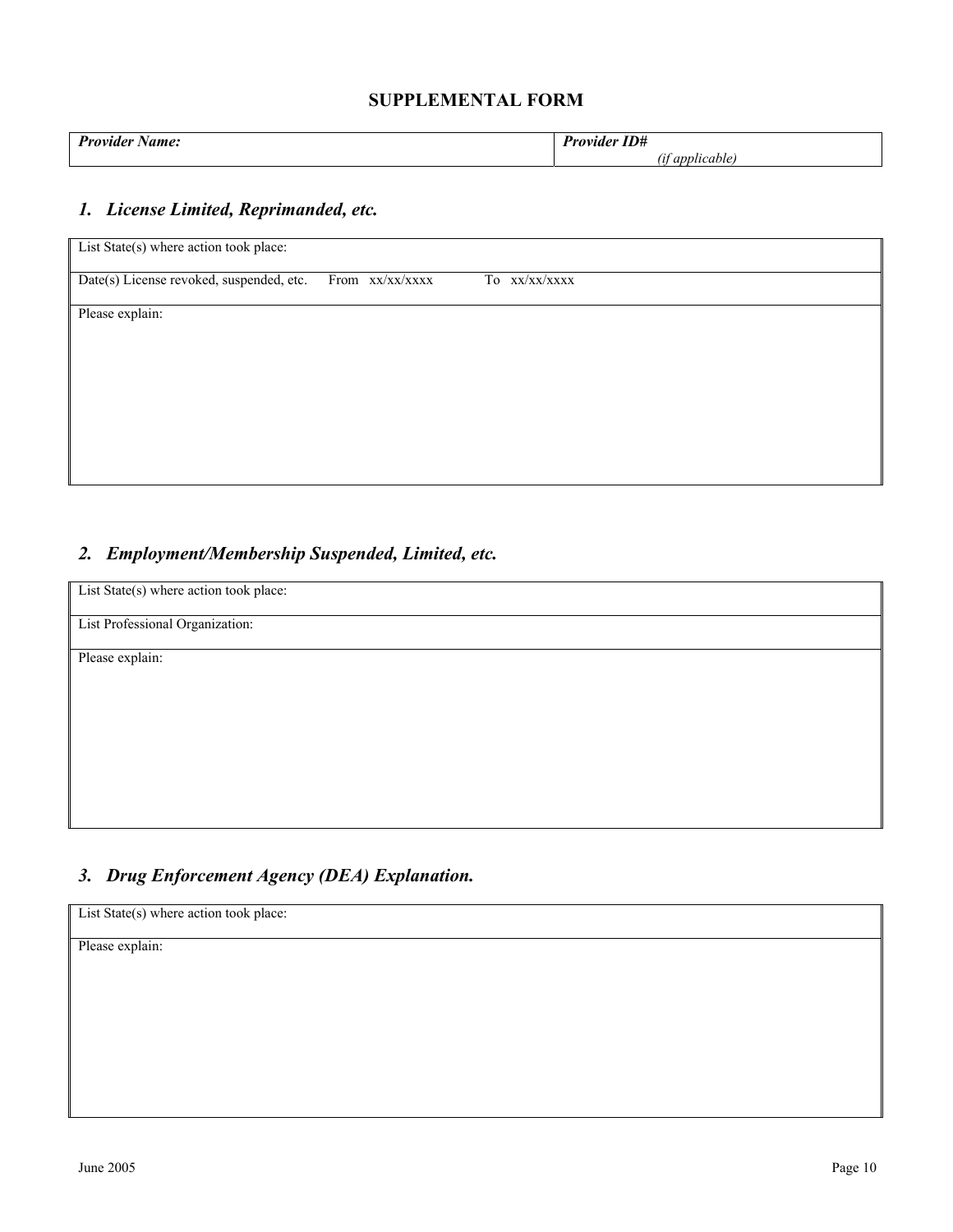| $D_{univ}$<br>amo.<br>ШE. | T<br>A Att<br>.<br><br>.D# |
|---------------------------|----------------------------|
|                           | annn                       |

# *4. Medicare/Medicaid Sanction Disciplinary Action(s)*

| Disciplined Action(s):                                   |  |
|----------------------------------------------------------|--|
| List State(s):                                           |  |
| $Date(s)$ of action.<br>From xx/xx/xxxx<br>To xx/xx/xxxx |  |
| Please explain:                                          |  |
|                                                          |  |
|                                                          |  |
|                                                          |  |
|                                                          |  |
|                                                          |  |

# *5. National Practitioner Data Bank Report(s)*

Please explain the NPDB report (*if you have a copy please attach):*

## *6. Felony or Misdemeanor*

| Did you serve a sentence: $Y \Box N \Box$ | If YES, check how many years: $1 \square 2 \square 3 \square 4 \square 5 \square 6 \square$ | Other: |
|-------------------------------------------|---------------------------------------------------------------------------------------------|--------|
| List State(s):                            |                                                                                             |        |
| Please explain charge and verdict:        |                                                                                             |        |
|                                           |                                                                                             |        |
|                                           |                                                                                             |        |
|                                           |                                                                                             |        |
|                                           |                                                                                             |        |
|                                           |                                                                                             |        |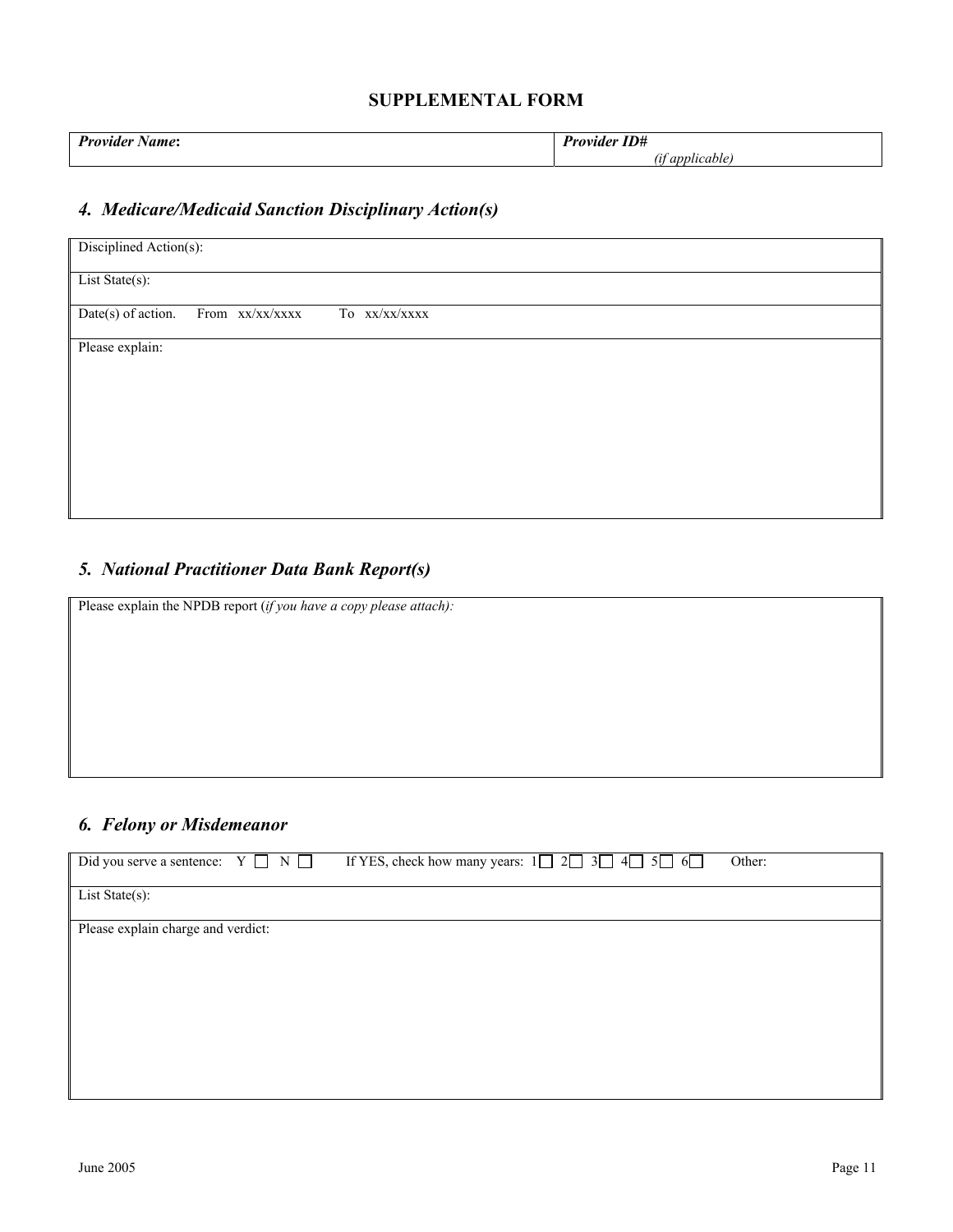| $ -$<br>$D_{univ}$<br>$N$ amo.<br>. | T T<br>D.<br>, ,<br>. |
|-------------------------------------|-----------------------|
|                                     | annlicah              |

#### *7. Named in Professional Liability Judgment, Settlement, etc.*

Please explain, include dates & amounts:

### *8. Cancelled, Refused Coverage, etc.*

Please list Insurance Carrier(s):

Please explain:

# *9. Practiced Without Liability Coverage*

Please explain: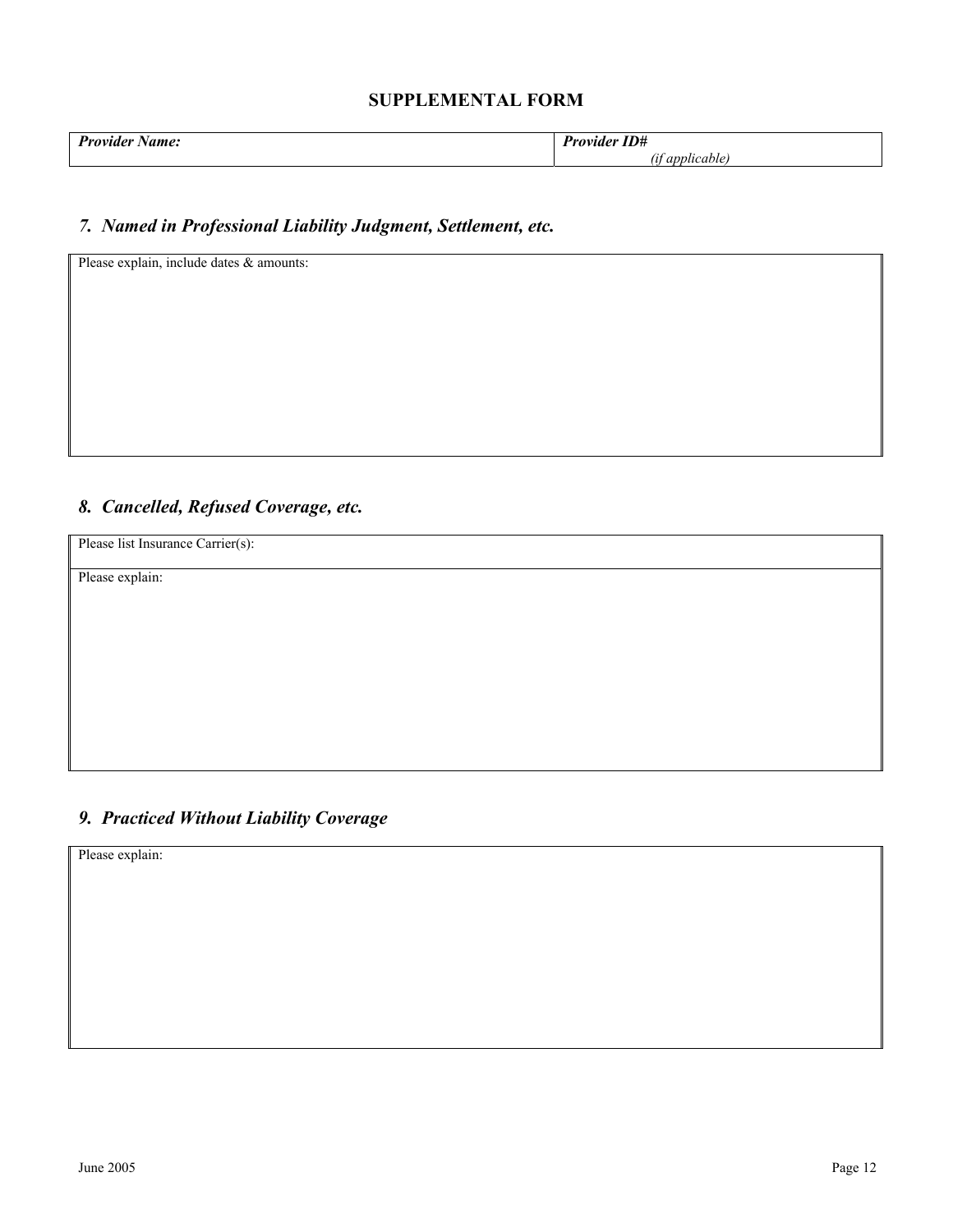| $\mathbf{D}_{\mathbf{u}}$<br>--<br>.<br>.<br>$\sim$ | $-$<br>$\mathbf{r}$<br>.<br>$\sim$<br>. |
|-----------------------------------------------------|-----------------------------------------|
|                                                     | $\mathbf{m}$                            |

# *10. Medical, Chemical Dependency, or Psychiatric Conditions*

| Please explain in detail: |  |  |  |
|---------------------------|--|--|--|
|                           |  |  |  |
|                           |  |  |  |
|                           |  |  |  |
|                           |  |  |  |
|                           |  |  |  |
|                           |  |  |  |
|                           |  |  |  |

#### *11. Hospital or Clinic Privileges Revoked, Restricted, etc.*

| List Hospital(s):                        |                 |               |  |
|------------------------------------------|-----------------|---------------|--|
| Date privileges revoked, suspended, etc. | From xx/xx/xxxx | To xx/xx/xxxx |  |
| Please explain:                          |                 |               |  |
|                                          |                 |               |  |
|                                          |                 |               |  |
|                                          |                 |               |  |
|                                          |                 |               |  |
|                                          |                 |               |  |
|                                          |                 |               |  |